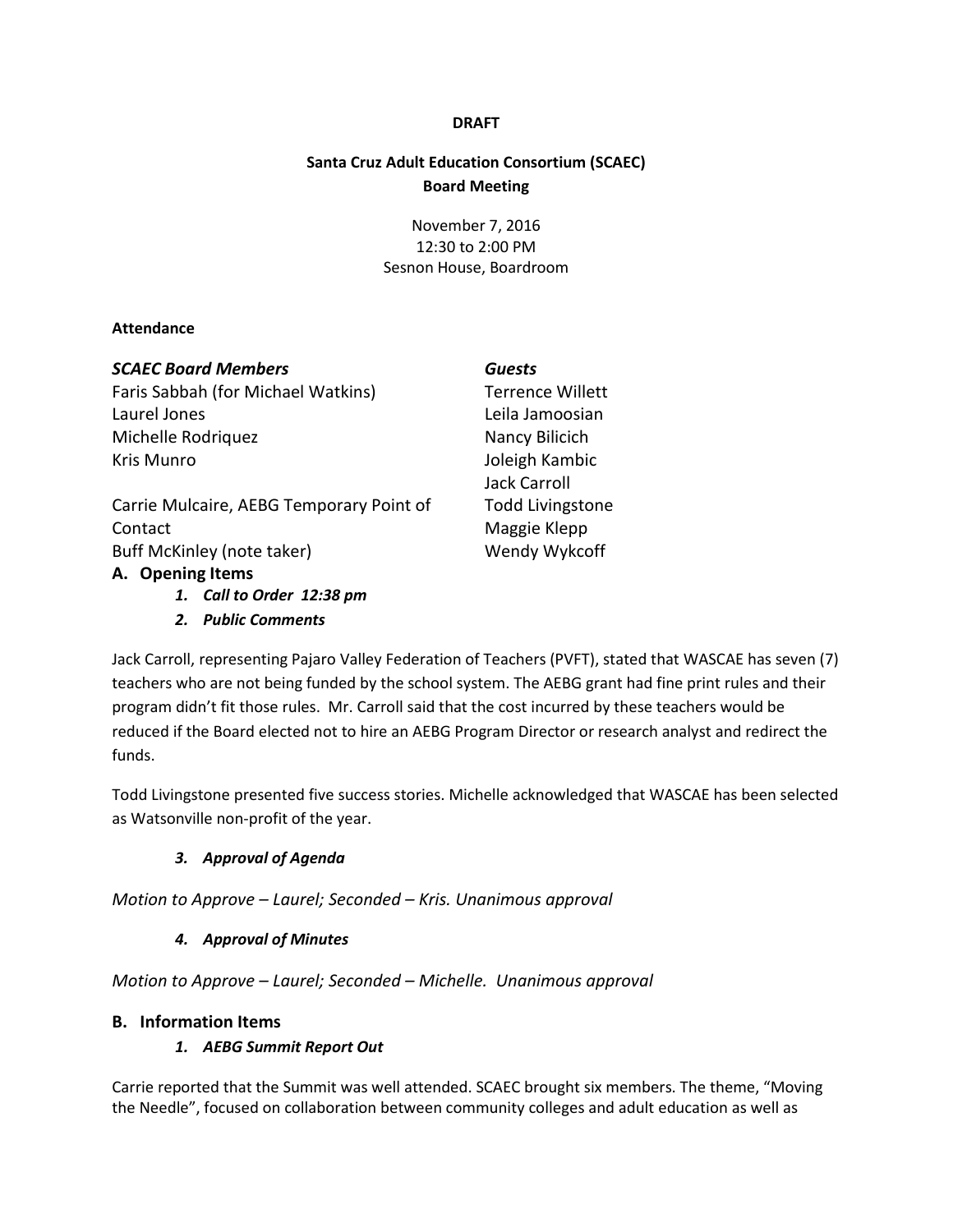collaboration between state agencies (Chancellor's Office, Workforce Board, CDE). The state WIOA plan has been approved and state leaders noted that they have traveled to DC for a Phase 2 funding request.

2016 AE report primarily focused on ABE/ASE. They are building a state level team and presented examples of aligning AEBG with WIOA performance measures. New classes, new partnerships and curriculum have been added.

There was a finding that a lack of definitions led to questions on how to respond to the data and accountability survey. Noncredit classes skewed the results.

### **Recommendation: Carrie will send her notes to the Board for review.**

The Research Analyst attended a session on tracking student progress using a system called Launchboard. Gathering of data should be started right away. Reports are due in August. For now, use the WIOA criteria.

One Board member asked if there will be a shared database or do we have our own. Also, who makes the decisions at the state level in terms of data reporting? Terrence explained that the state will be slow to adapt and for now we have to start on our own and wait for the State to catch up. Good news, we have good capacity (our Research Analyst). His advice: Don't wait. If we get our information in sooner, we'll be way ahead when the State defines its standards. The WestEd pilot appears to be state sanctioned. Data governance is complex. Locally, agencies are the data owners. We upload to CALPass and they upload to the state.

The state leadership is committed to continuing funding. This is here to stay.

The board asked for clarity – that we are talking about back end data, but we also need to develop intake system – so that a single integrated (web based?) system would direct a student to the services.

We can use CALPass data except for Adult Ed – which isn't tracked.

### **Recommendation: The Board requested a summary report from the Summit at the next meeting.**

### *2. Data and Accountability Plan Update*

Terrence provided background and timeline. The next steering committee meeting will finalize and the next board meeting will vote to approve submittal to the state.

The key issue is reporting for WIOA. This requires a lot of upgrading for WASCAE. Cabrillo's Title V grant provided for most of their needs. COE has a smaller need. The goal is getting a consistent landscape for data integration. The current software used by WASCAE, AIM, is antiquated, unsupported and not web based.

We don't yet have the complete picture but given what is currently being have developed, it sounds like we are in alignment.

There was extensive discussion about approving some funds for software in advance of final plan approval.

The Board wants this expedited so that we can have consensus and a vote at the next meeting. Including consideration of the other things associated with new software (training, etc.) Board will vote by email to approve the whole thing on or before Dec 1st. Steering committee meets on 11/28.

# **Recommendation: That the Steering Committee approves a final plan for dissemination by email to Consortium Board for approval no later than 12/1.**